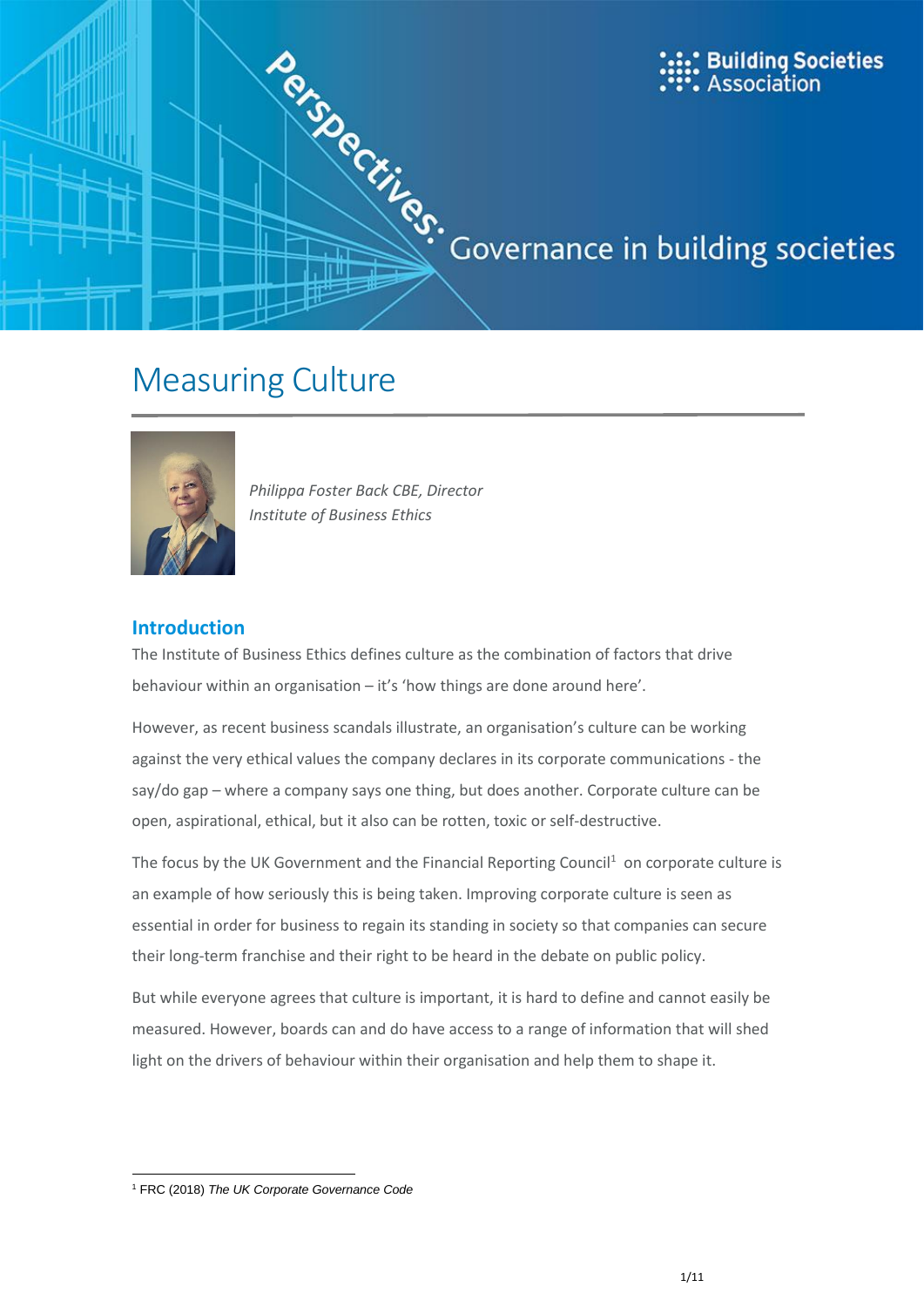According to an IBE survey, $2$  boards do discuss culture and receive a lot of relevant information. However, this is not necessarily presented systematically so boards may find it difficult to make connections and draw conclusions about culture. The IBE survey suggests that, while boards are driven very much by indicators that matter to the public like diversity and taxation policy, many show a striking lack of curiosity towards other indicators that also have an important bearing on culture. These neglected indicators include customer complaints, staff turnover, supplier issues and social media impact.

### **Values and purpose**

*"Across the whole bank [Barclays], there were no clearly articulated and understood shared values – so there could hardly be much consensus among employees as to what the values were and what should guide everyday behaviours. And as a result there was no consistency to the development of a desired culture" – Anthony Salz <sup>3</sup>*

There can be no effective oversight of corporate culture unless boards have first set and promulgated a statement of values and purpose against which expected behaviours can be defined and measured.

Employees will make their own observations on whether management behaviour reflects the company's stated values. The example set by the management, and particularly the chief executive, speaks volumes. The expectations that arise from a given set of values will serve as a basis for judging where the company is living up to those values or it is running hidden risks.

This requires directors to identify the key values that the board would like the company to have and then to reflect on the possible sources of feedback that will show the extent to which these values are found in practice. The board cannot anticipate all the decisions it will make in the course of its work, but it can do much to shape the culture that drives those decisions.

## **Measuring culture**

**.** 

*"If you cannot measure it, you cannot improve it." Lord Kelvin*

Numbers can form part of our understanding of culture but they often need interpreting, which requires judgement. Directors need both quantitative and qualitative data. Where KPIs are concerned, they need to look beyond the raw figures to understand the underlying

<sup>2</sup> See IBE (2018) *Board Briefing: Culture Indicators: understanding corporate behaviour*

<sup>&</sup>lt;sup>3</sup> Salz Review An Independent Review of Barclays' Business Practices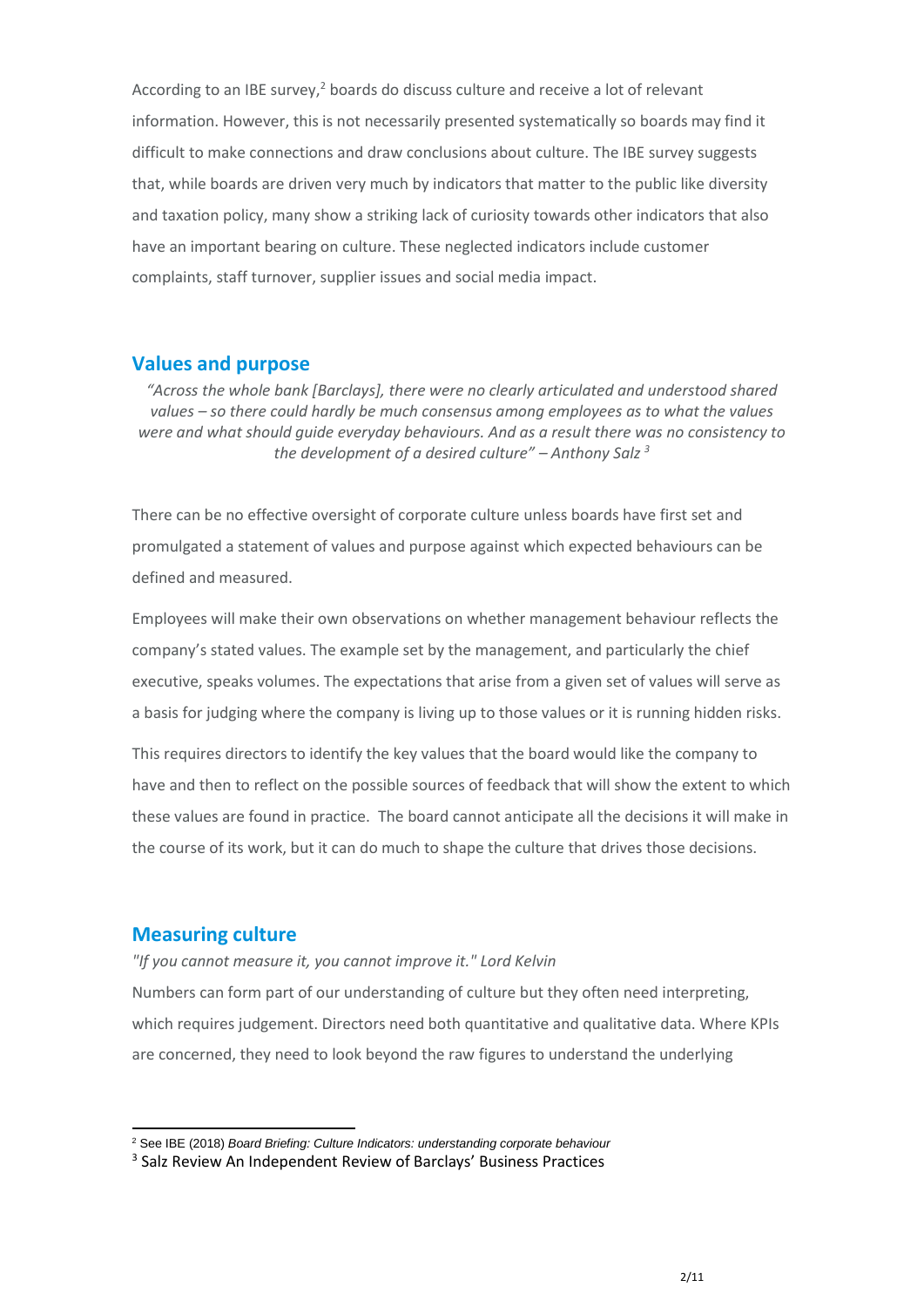message and compare the results with other indicators to see whether they confirm the picture. Evaluating culture involves monitoring process as well as data.

Critical indicators might be based on the expectations of key stakeholders i.e. groups that the company cannot afford to alienate. Directors also need to consider factors that will inform them about morale and motivation among staff, suppliers and customers, as well as levels of operational stress that might lead to conduct and other types of risk.

Consideration of the various indicators of culture need to be joined up. When alarm signals are ringing in several different places at once, there really is a problem. In each case it is also necessary to ask the question about what the figures really mean.

# **A dashboard approach**

Boards are rightly worried about being drowned in information. Many seek to address this by channelling more detailed work through committees and tailoring the information flows they receive to suit their particular needs.

Boards may find it helpful to draw up their own bespoke dashboard of indicators based on what they see as the critical behavioural factors for their company and sector and the most important concerns of their main stakeholders – employees, suppliers and customers.

For this boards need Key Performance Indicators (KPIs) covering a wide range of data from different sources, including human resources, commercial, operational and financial information. This will allow them to clearly see where patterns are emerging and check one indicator against another. Large companies face a particular challenge because group-wide KPI's will not differentiate between what is happening in different parts of the business. Group boards need to be able to disaggregate the information sufficiently to know where there are pockets of poor culture that might cause a risk to the whole concern.

Thus a dashboard approach may comprise a limited number of indicators that can be tracked closely and are chosen to reflect the company's values, business model and key stakeholder relationships. Since culture is a key determinant of corporate reputation, companies may find it helpful to consider what is important to their key stakeholders when setting criteria for assessing culture.

Drawing on a wide-ranging set of indicators also means that not all the information comes to the board from one source. Compliance, internal audit and human resources all have their part to play. Whereas one of these groups might seek to massage the data, it is less likely that all of them will do so at once.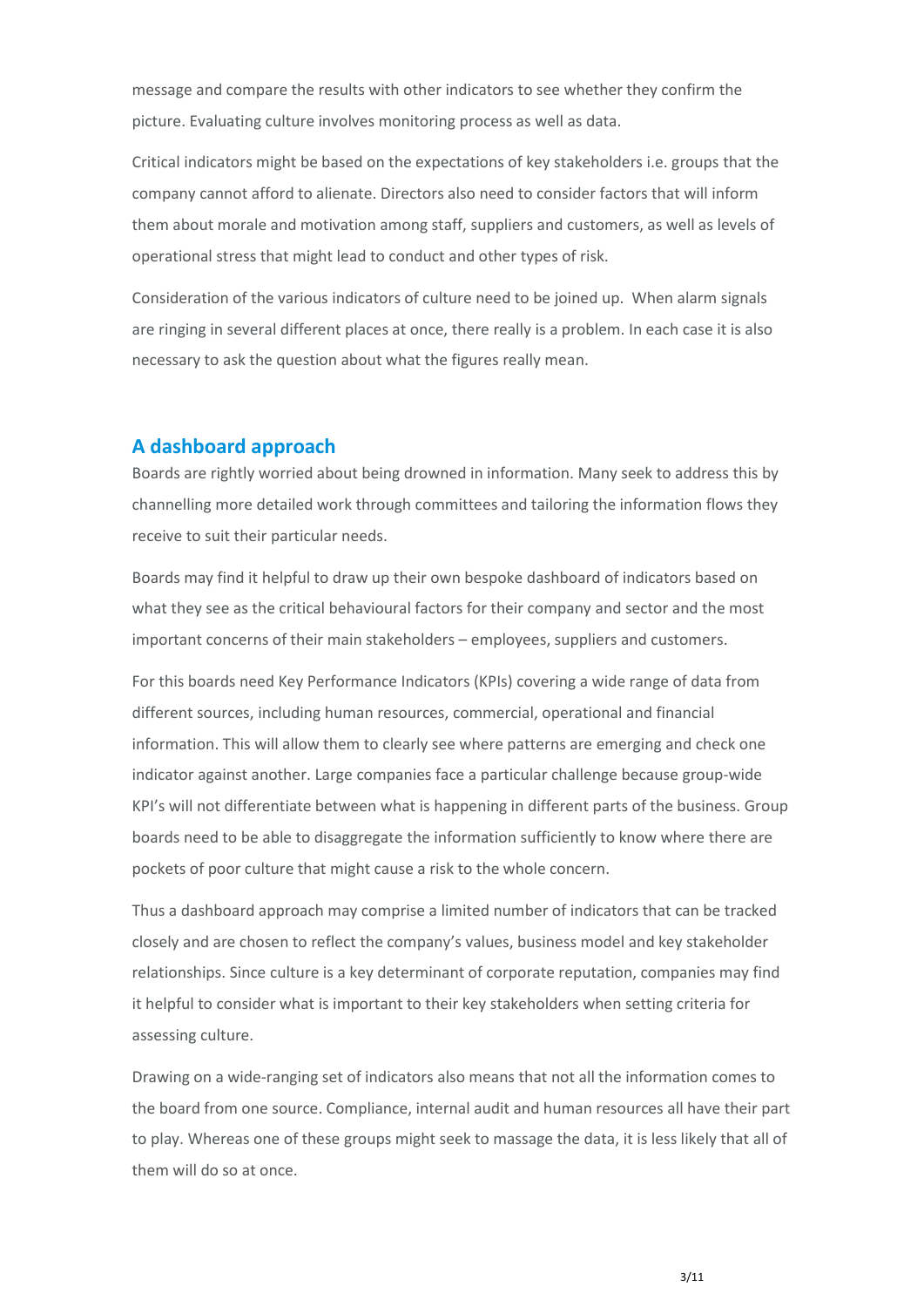The dashboard approach makes the task of monitoring culture both more manageable and relevant to the perceived situation of the company. A traffic light system should give early warning and enable pre-emptive action to be taken.

### **Leading indicators**

The best indicators for a dashboard approach are those that look forward rather than backwards – leading rather than lagging indicators. These sharpen the board's understanding of risk.

Boards need to look not just at what has already happened, but also at what may happen next. A better indicator of future risk is the incidence of 'near miss' events that might have caused serious problems but did not. These are important even if no harm was done because they say more about what might happen. For example, critical equipment failure is a forward-looking indicator. Put crudely, repeated failure may reveal that, although the server has not failed yet, there is a high risk that it will at some stage. Looking at predictive indicators can help boards and management take pre-emptive action.

Below are some examples of how culture might be measured across a range of indicators: health and safety, employee surveys, Speak Up, codes of ethics, staff turnover, stakeholder engagement and customer satisfaction. For a fuller exploration of indicators, what boards should consider and how to report authentically, please take a look at the IBE's Board Briefing *Culture Indicators: understanding corporate behaviour.<sup>4</sup>*

**.** 

<sup>4</sup> <https://www.ibe.org.uk/List-of-Publications/67/47#pub3340>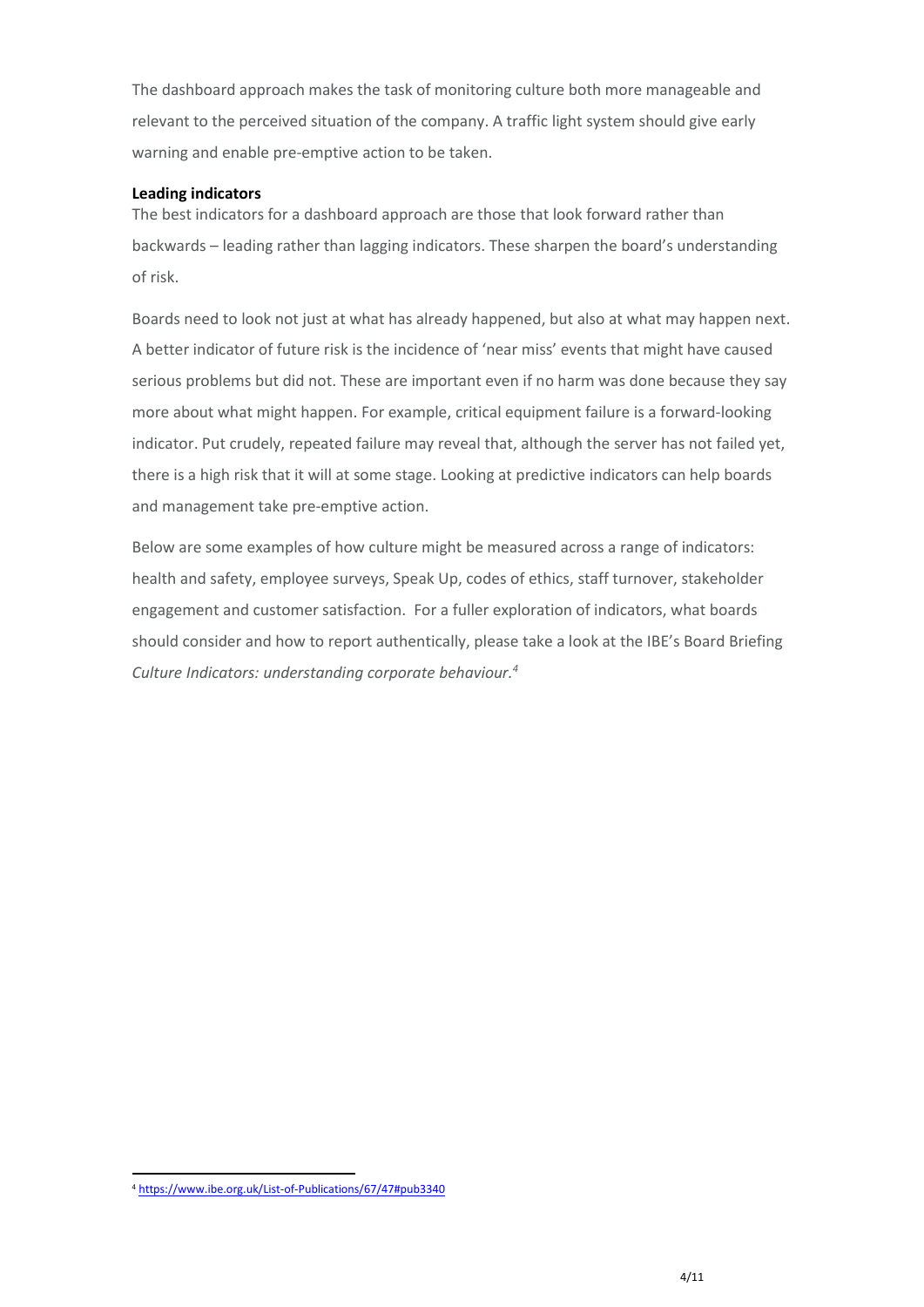# **Culture Indicators**

These examples illustrate in their different ways the complexity of many of the indicators of culture and the type of questions that boards need to ask. The challenge is to make what is inherently subjective as objective as possible, while accepting that there is almost always a need for qualitative judgement.

#### **Customer satisfaction**

*"Your most unhappy customers are your greatest source of learning." – Bill Gates, Microsoft*

Customer satisfaction is critical to corporate survival. A company that consistently disappoints its customers is unlikely to receive repeat business and, unless it is a monopoly, will almost certainly start to lose market share. And yet the IBE survey shows that two fifths of boards do not receive information on customer satisfaction.

The Institute of Customer Service (ICS) has established a clear connection between customer satisfaction and financial performance. Its 2017 index<sup>5</sup> shows, for example, the highest scoring current account providers (Nationwide Building Society, TSB, Santander, Halifax and Natwest) added a net 20,016 current accounts, while the lowest scoring banks saw an average net loss of 9,017 accounts.

It follows that boards have a strong interest in customer satisfaction, which is also part of the culture picture. The ICS has found that employee engagement is critical to customer satisfaction.<sup>6</sup> Just 11 percent of customers would repurchase from an organisation following a bad experience with an employee, while 43 percent of customers would also actively warn others against using the organisation. For every one point increase in employee engagement, customer satisfaction rises by 0.41 points.

Among the possible indicators for customer satisfaction are:

- Net Promoter Scores, popular with retail-facing companies to measure how likely a customer would be to recommend a company/ its products to friends and family
- Customer survey data
- Call centre records on resolving customer queries
- Complaints, including the success with which they were resolved
- Market share

**<sup>.</sup>** 5 ICS (2017) *Op cit*

<sup>6</sup> ICS (21 November 2016) *Disengaged workforce push customers away*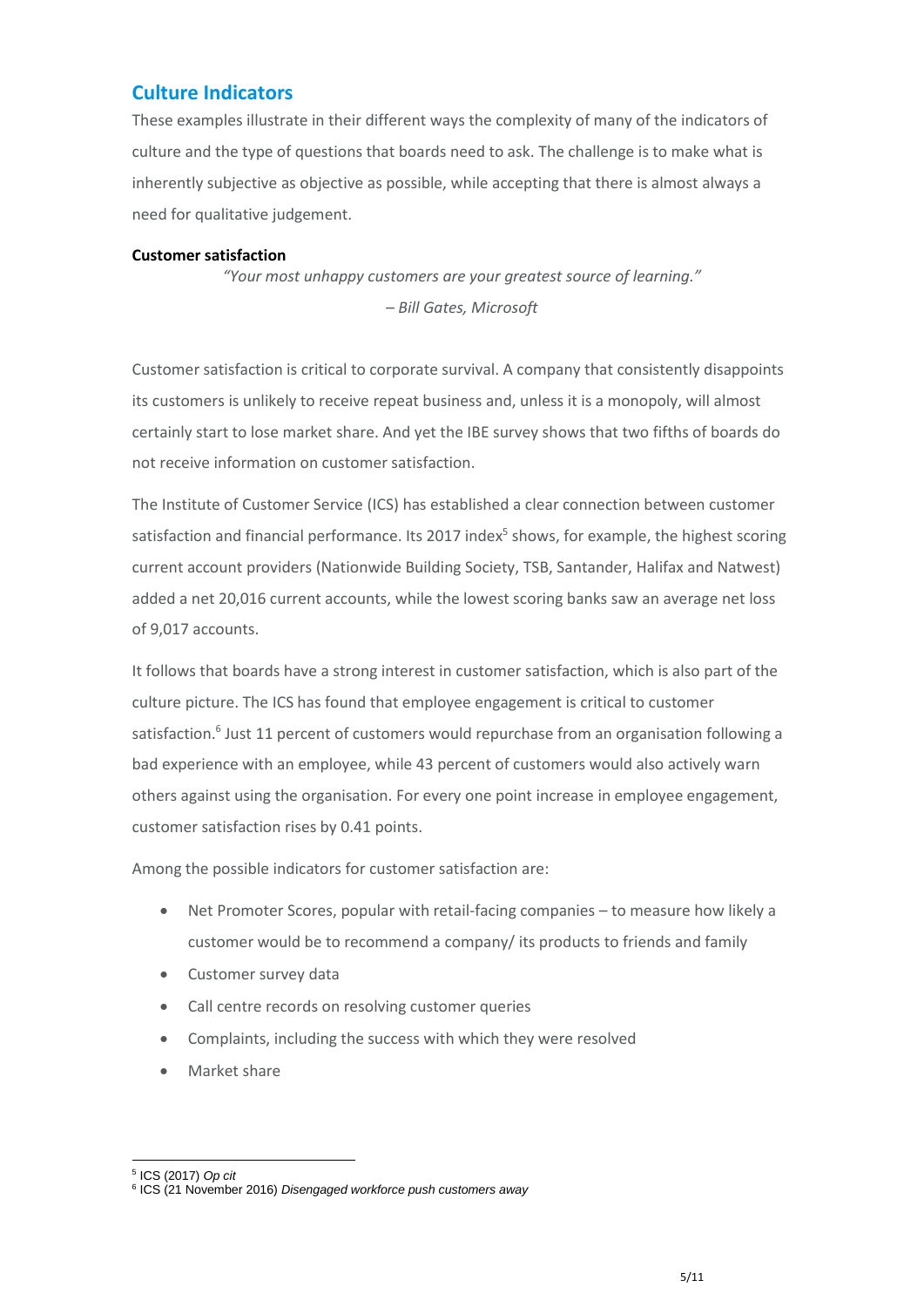#### **Stakeholder engagement**

Good relations with stakeholders are important if the company is to preserve and strengthen its social licence to operate. Boards therefore need to understand which stakeholders matter most to the company and need to be familiar with stakeholder concerns and expectations.

For example, supplier payments record is a potentially important culture indicator. Though most companies have clear policies on the scheduling of payments to suppliers and government expectations in this area have tightened up in recent years, fair treatment of suppliers is part of a positive culture and a habit of late payments can be a significant reputation issue as well as an indicator of financial stress.

In terms of raw data, it helps for boards to know that the executive is engaging with a range of stakeholders, and also to have some broad idea of content. Directors need to probe, especially when the stakeholder is significant. For example, the chairman of a regulated company may wish to meet his or her counterpart at the regulator to ensure that the two sides are working together well at the executive level. The board can then help to iron out problems in the relationship. This is different from running a parallel engagement.

It also follows from Section 172 of the Companies Act that the impact on stakeholders should be part of all major board decisions.<sup>7</sup> Boards should insist that all board proposals contain an analysis of stakeholder impact.<sup>8</sup>

#### **Employee surveys**

**.** 

Employee surveys are one of the most widely used indicators. Yet their value may be limited if they are not used carefully. The characteristics of a good survey include:

- An independent approach to setting the questions so they cannot easily be 'gamed' to provide the desired answer. This might include periodic use of an external provider to reinforce confidence in the process. Employees often respond differently if they know that responses are to an independent organisation
- Effective safeguards that will give employees the confidence to respond honestly
- A link between the questions and the organisation's values as well as the inclusion of questions relating to ethical behaviour
- Consistency that enables trends to be discerned
- Commitment by company leadership, including evidence of responding to issues raised by employees. This helps to convince employees that the survey is taken seriously

<sup>&</sup>lt;sup>7</sup> See the Corporate Governance reporting requirements (June 2018)

<https://www.gov.uk/government/publications/corporate-governance-new-reporting-regulations>

<sup>8</sup> For further information, see IBE (2016) *Stakeholder Engagement: values, business culture and society*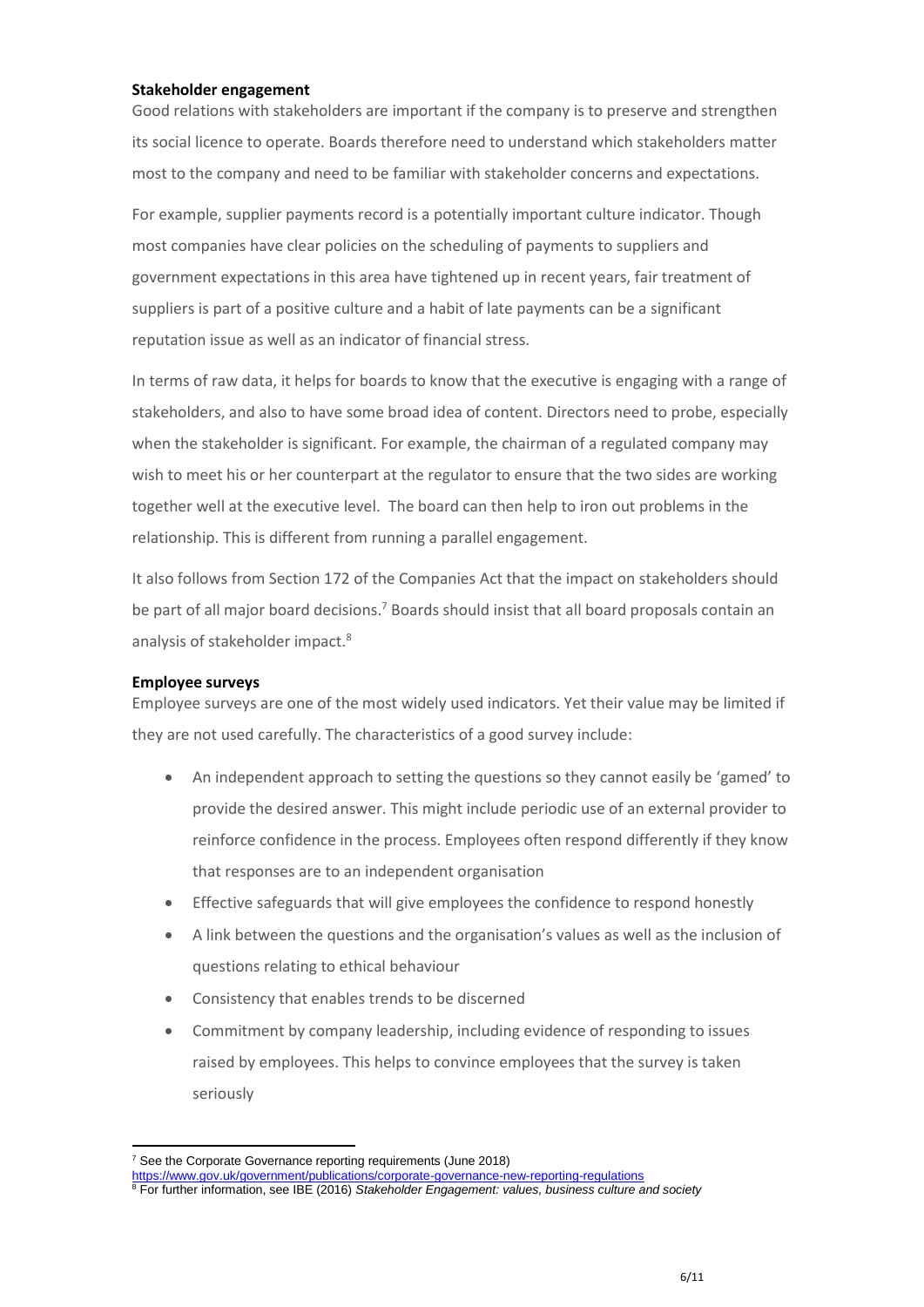- Reliable analysis, which demonstrates that data has not been massaged by those with a vested interest in providing a favourable result
- Breakdown of results, which enables directors to see where any particular problems have arisen and whether there is a serious gap between an optimistic management view and scepticism in the broader employee base.

The questions in the survey are critical. One particular question can give valuable insight: does the respondent believe their line manager complies with the company's code of ethics and what is the evidence for this response? A significant number of negative answers suggests a serious problem, especially when the management says it believes that there is no gap between its expectations and reality.

Even a well-constructed survey, however, is only conducted periodically and will only give a lagged response to changes in morale. Some companies undertake more frequent 'pulse' surveys on specific issues as they arise. This gives a more timely view of employee opinion, but is at the cost of the consistency that enables the board to discern key trends.

In analysing the results of the employee survey, it is useful to triangulate the message with other data. In the human resources sphere, other indicators may include staff turnover, exit interviews and absenteeism rates.

#### **Speak Up arrangements**

Reliable Speak Up arrangements<sup>9</sup> are an important support for a board and senior management. However, it is not always easy to tell whether the arrangements are effective. In terms of raw data, the numbers of calls to the system may fluctuate for a number of reasons. Increased anxiety by employees that they may face reprisals for speaking up will cause the volume of calls to fall, but the same effect might be felt as a result of a more open culture in which employees did not feel the need to call the hotline. Alternatively, the volume of calls may fluctuate in line with employee familiarity with and confidence in the process.

The IBE's *2018 Ethics at Work<sup>10</sup>* survey illustrates how fragile employee confidence in Speak Up procedures can be. A third of European respondents who had witnessed misconduct in the past year were asked whether they had raised their concern. The 43% who had not raised concerns were asked what those barriers to speaking up were.

**.** 

<sup>9</sup> For further information, see IBE (2017) *Encouraging a Speak Up Culture*

<sup>10</sup> IBE (2018) *Ethics at Work: 2018 Survey of Employees: Europe*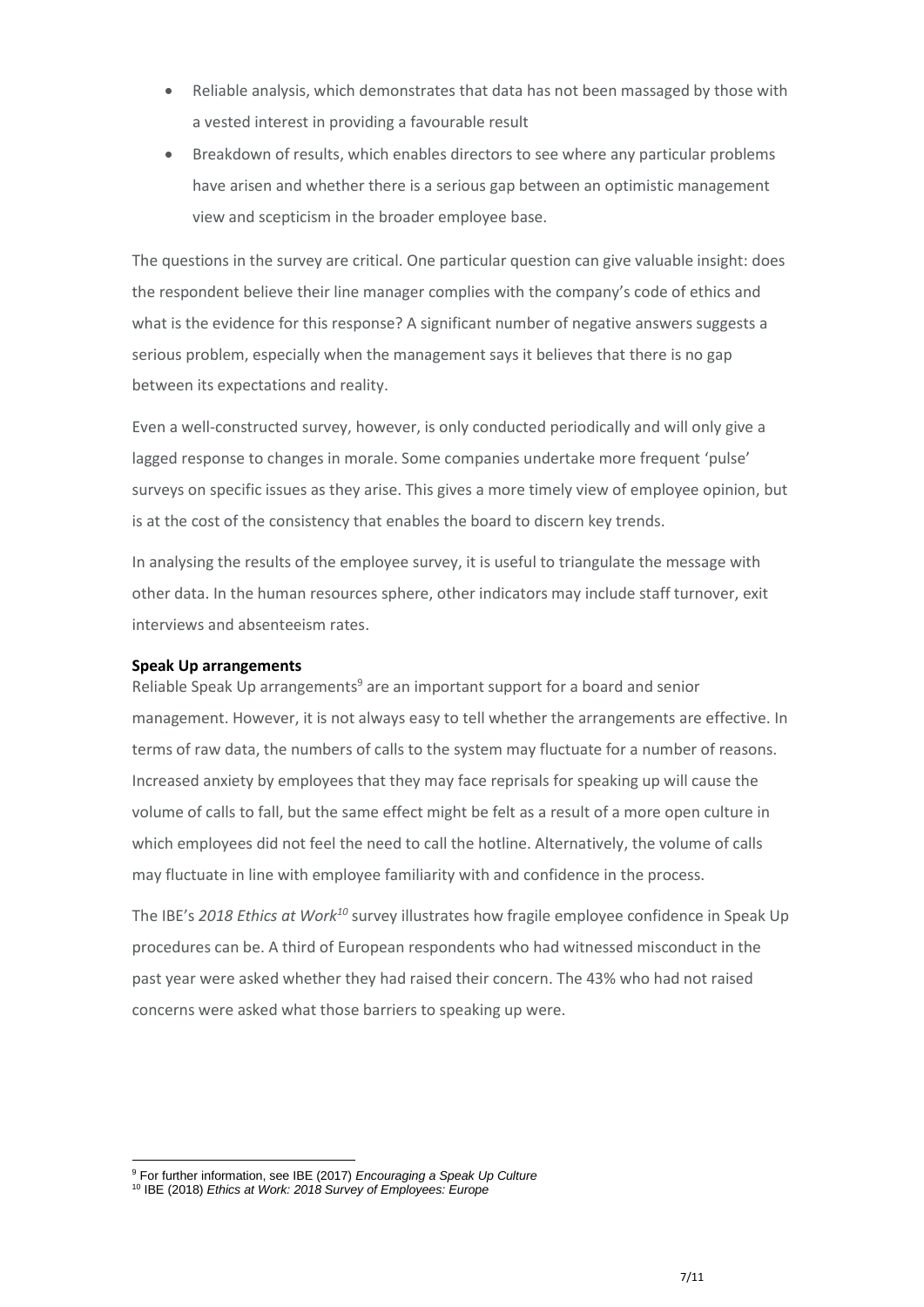

As with most indicators of culture, it is important to look behind the figures. Key questions for boards relate to how Speak Up arrangements are organised and managed, as well as the use being made of them.

To be effective, Speak Up arrangements must:

- Provide confidence to the employee that their identity will be protected
- Ensure that those who speak up are listened to and as far as possible are informed of action taken as a result of their initiative
- Ensure that employees who speak up are protected against reprisals

#### **Codes of ethics**

**.** 

Companies are increasingly introducing codes of ethics, which set out what they expect of their employees and offer guidance in decision-making in line with the company's ethical values.<sup>11</sup>

It can be hard for boards to judge whether their code of ethics is effective. Having a code, however carefully designed, will make little difference if employees are scarcely aware of its existence or no effort is made to keep it alive.

<sup>11</sup> For further information, see IBE (2016) *Codes of Business Ethics: a guide to developing and implementing an effective code*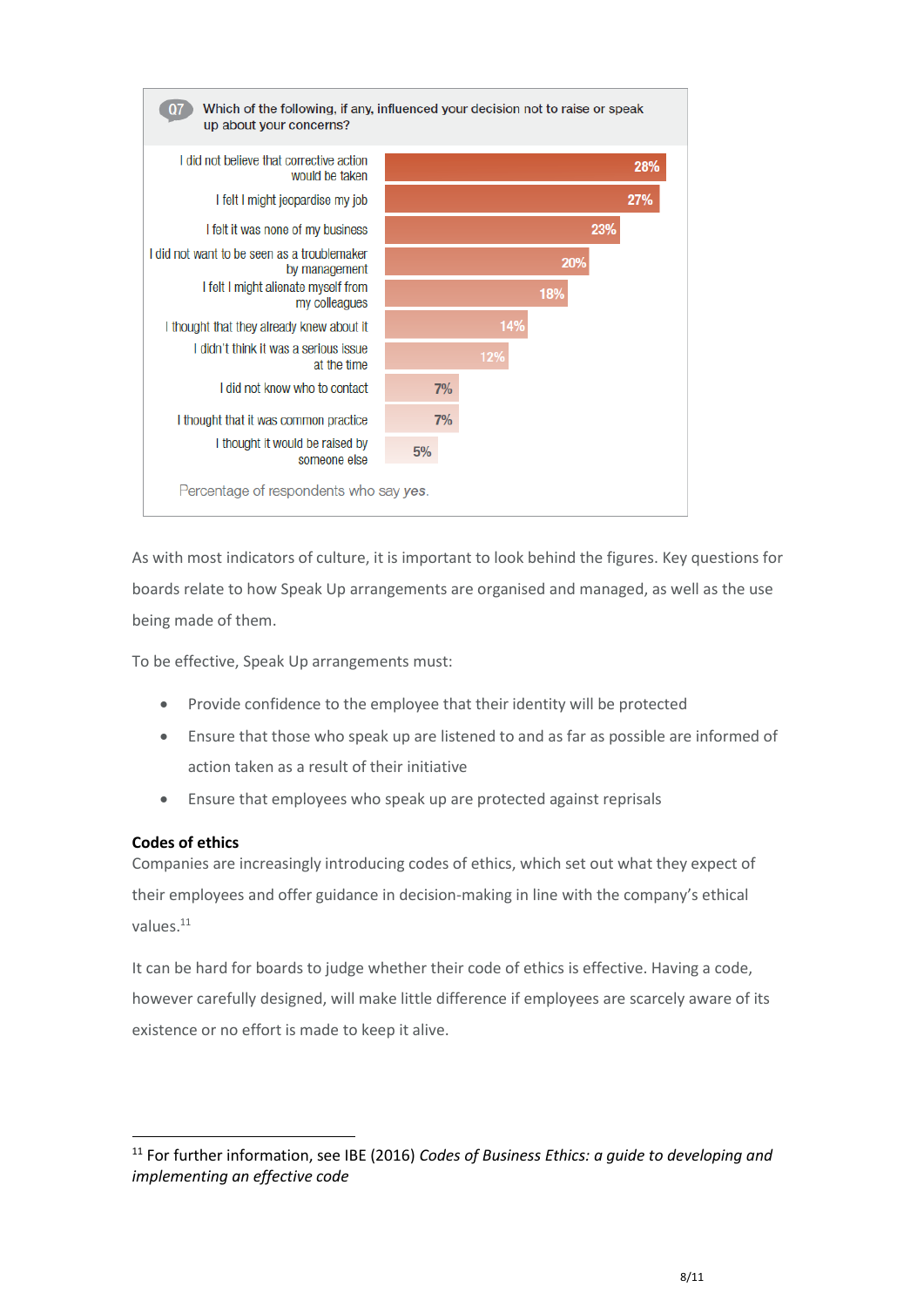Boards need to understand how to implement and embed a code. Some questions include:

- How frequently are employees asked to confirm that they have read the code and are aware of its contents?
- How frequently are employees trained in the code and its expectations? Does the senior management receive such training? Does the board receive it? Training the board provides a good example to employees and keeps board members in touch
- Is compliance with the code a part of each employee's annual appraisal? Is promotion of the code a part of each manager's and line manager's annual appraisal? This can reveal how well knowledge of the code is cascading down and which managers are failing to deliver
- Is there a question on the code in the employee survey?
- How many employees have been disciplined or fired for non-compliance with the code? Note that the answer to this needs careful interpretation. No disciplinary action at all is scarcely credible for a large group. A lot suggests the code is not working properly.

#### **Staff turnover rates**

Staff turnover rates have attracted increasing attention in recent years. Academic authors such as Alex Edmans of the London Business School<sup>12</sup> have shown how a happy workforce can produce higher financial returns over time. Shareholders have also become interested, both as part of their quest for sustainable long-term returns and because of the reputational damage – and therefore loss of value – that can accrue to companies where staff are poorly treated.

Once again, however, the raw data may not mean very much. In some companies, especially those employing large quantities of unskilled labour, a high staff turnover may be normal and expected. There may also be specific reasons why large numbers of employees may be leaving, for example a restructuring or decision to outsource. Data on staff turnover is useful but needs to be seen in context. It also helps to triangulate it with other data, such as:

- Comments on social media sites such as Glassdoor
- Absenteeism rates
- **•** Exit interviews
- Grievances and disputes leading to tribunals
- Industrial disputes.

**<sup>.</sup>** <sup>12</sup> See European Corporate Governance Institute (2014) *Employee Satisfaction, Labour Market Flexibility and Stock Returns around the World*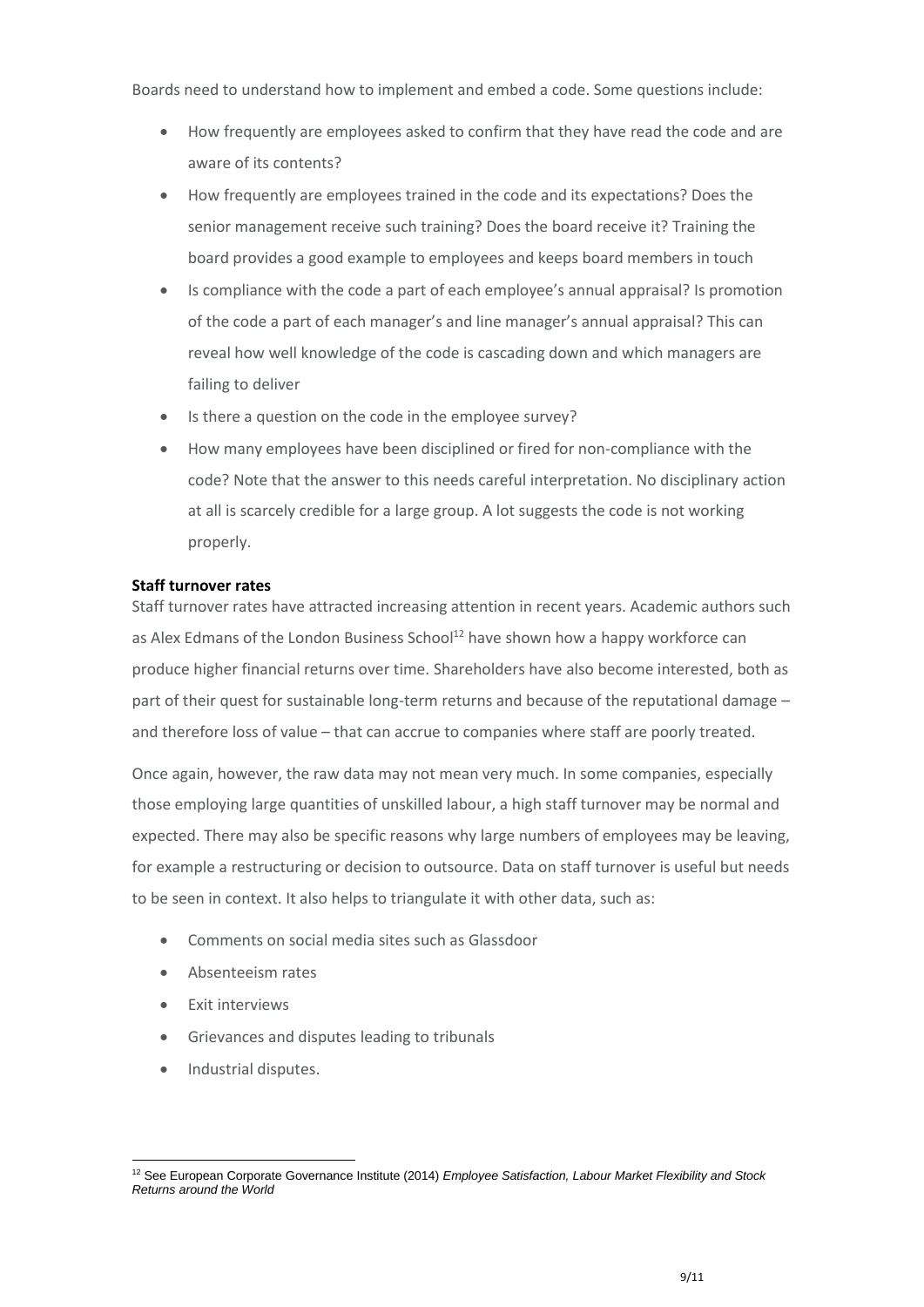Some work here could usefully be performed by internal audit.<sup>13</sup> There are mixed views on the value of exit interviews, for example, and much depends on the way in which they are conducted. Some companies find them useful, even though the IBE's survey data shows that boards do not currently pay much attention to them.

Finally, a particular risk arises when a company decides to outsource activities or employ a lot of casual labour or people on zero-hours contracts. Boards need to monitor this closely because of the reputational damage that can arise when workers are felt to be have been treated unfairly.

#### **Health and safety**

For many companies, health and safety is a critical indicator. The leadership wants to protect its employees from harm and the reputational damage of not looking after them can be very great, even more so where customers run the risk of harm. Besides, a caring attitude is critical to a good culture. Health and safety is less important in some sectors, for example in the financial sector where employees may not be much exposed to physical risk. In this sector the focus may be on conduct risk, but health and safety still cannot be neglected. The incidence of mental health problems, work-related stress or even suicide in high-pressure financial firms needs to be watched.

Board discussion about health and safety needs to do more than chart the number of incidents. The issue is not just about what has happened but why, and whether sufficient safeguards are in place. Questions around this include:

- Is the board informed of all fatalities and is each one investigated at board level?
- Is the board informed of all incidents that might have led to fatality and/or serious injury? How does the board respond when confronted by a negative trend?
- Does the board monitor the company's performance compared with its peers, bearing in mind potential differences in the calculation of data?<sup>14</sup>
- Does internal audit monitor the reporting of incidents to ensure that they are timely and complete?
- Do directors and senior managers set an example by visibly conforming to safety standards, for example, by wearing hard hats when 'on site'?
- Does the senior management monitor breaches of health and safety procedures? How are they dealt with?

<sup>1</sup> <sup>13</sup> See IBE (2015) *Checking Culture: a new role for Internal Audit*

<sup>&</sup>lt;sup>14</sup> UK companies report on health and safety according to Incidence Rates (including RIDDOR rates) and/or Frequency Rates. This means that data is not necessarily comparable between different companies or sectors. The UK Health and Safety Executive (HSE) provides full explanations of each type of metric at www.hse.gov.uk.